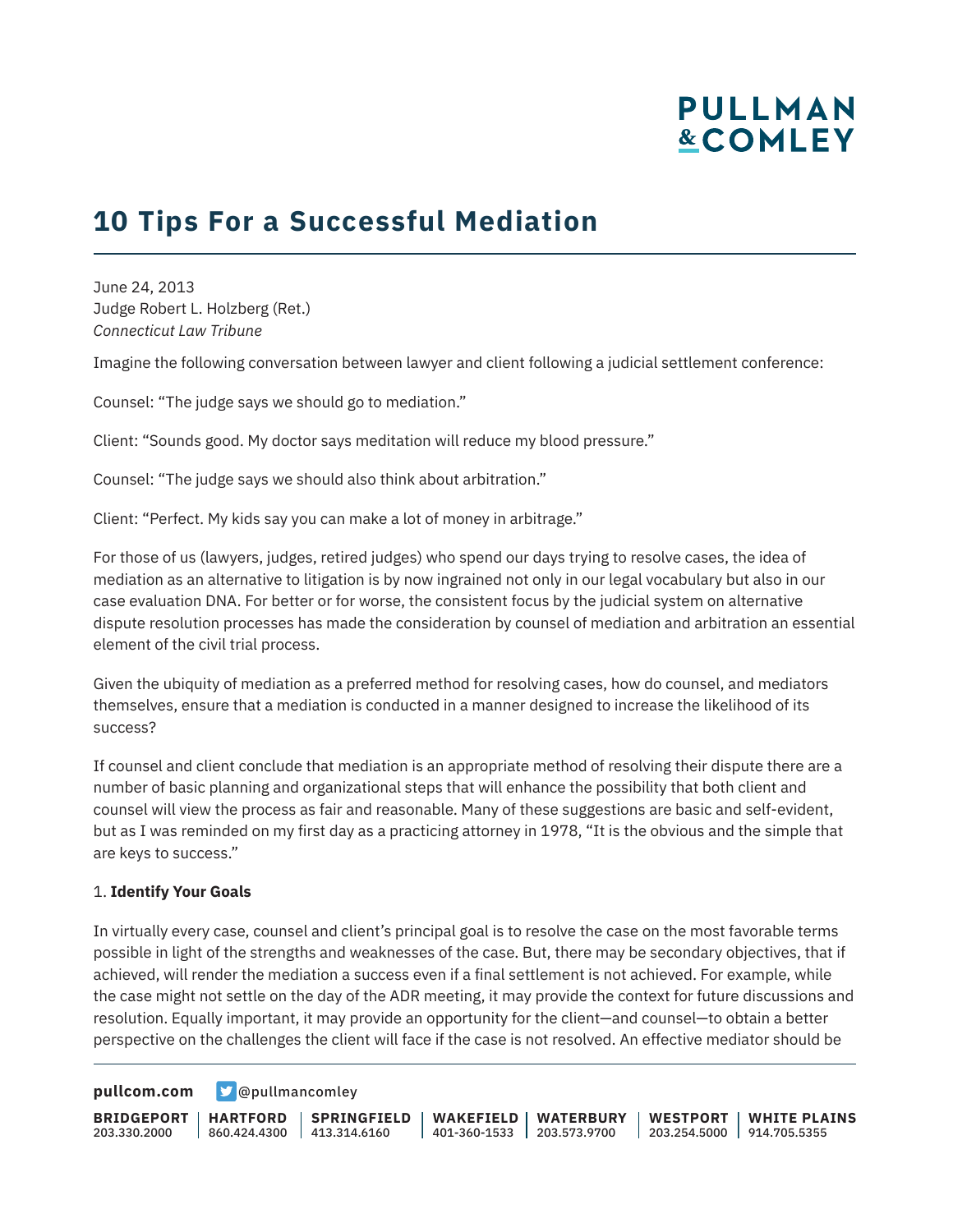### 10 Tips For a Successful Mediation

able to assist counsel in explaining to the client the range of settlement options that are realistically available, the range of predicted outcomes if the case is not settled and the range of settlement available in the mediation context.

#### **2. Design a Process That Works for You and Your Client**

Most of us are accustomed to the traditional bilateral mediation with the neutral serving as a shuttle between the parties. In many cases, especially the garden variety personal injury matters, this process works well. In more complex cases, such as mass torts or multi-party business disputes, the process may have to be customized to address the challenges of the particular case. In two multi-plaintiff, complex cases I mediated in my last couple of years on the bench, it was essential that the process be segmented, first to assemble the funds necessary to resolve the many claims. Second, because of the physical and emotional devastation suffered by the plaintiffs, it was also critical that each plaintiff have an opportunity to be heard. As a result before substantive settlement discussions even began, hundreds of hours were spent meeting personally with the victims and also with the insurance carriers and defendants.

#### **3. Recognize You Have Multiple Audiences With Different Objectives**

In planning a successful mediation it is useful to remember that your client, opposing counsel, opposing party and the mediator likely have different objectives and perspectives and that an effective presentation requires consideration of those different interests. With respect to the opposing side—counsel, adjuster, or party—the goals typically are to persuade, expose their risk and reshape their view of their case and yours. With respect to the mediator the goals usually are to establish a good rapport, demonstrate credibility, persuade the neutral of the strength of your case and perhaps obtain assistance in engaging the client. And with respect to the client, the goal is to optimize the outcome, manage expectations and instill his or her confidence in you. These goals are not always mutually consistent; counsel's job is to effectively integrate the interests of all three audiences into his ADR advocacy.

#### **4. Remember that How You Do It Is as Important as What You Do.**

Remember, mediation is not a trial. Subject to the variances due to case complexity, very little is gained, and much might be lost, if the approach is to litigate the case during the mediation session. The goal is to reach a compromise, not establish victory. The mediator is not going to grant summary judgment or rule on a motion to preclude. Style and approach are important. Pounding the table, threatening to walk out or insisting on total capitulation are unlikely to "move the needle." What *is* effective? The understated and artful concession, firm, but gentle advocacy and above all, preparation, preparation and more preparation. The law and the facts do make a difference in mediations as they do at trial and they should be at the fingertips of every attorney attending a mediation.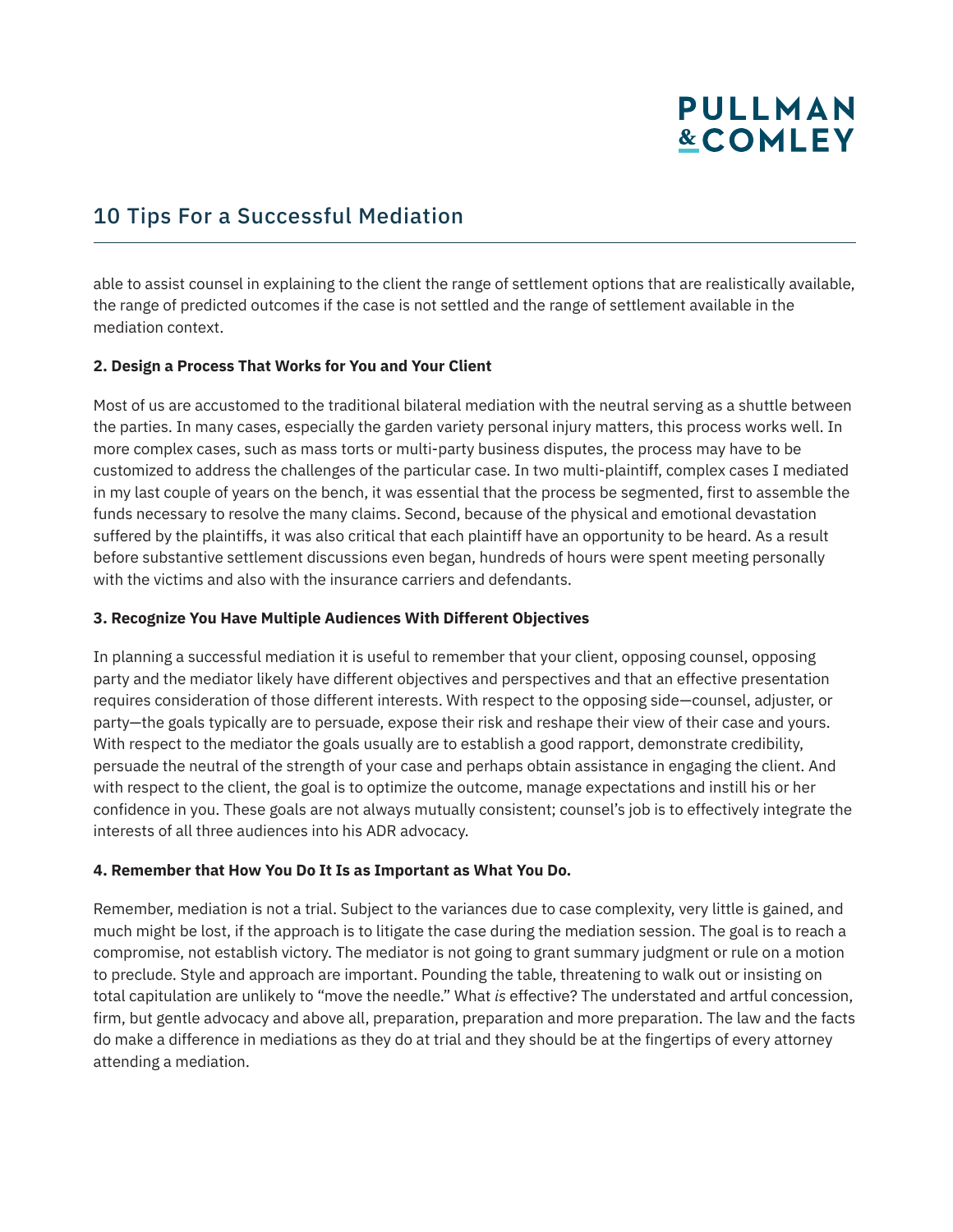### 10 Tips For a Successful Mediation

#### **5. Be Realistic and Be Flexible**

All cases—the best and the worst—have a settlement value. All cases have strengths and weaknesses. Having blinders on regarding either can cause a distortion in the settlement process. The challenge is to identify the range in which parties can reasonably agree settlement should occur. In some matters, that will involve substantially more money than the defendant initially estimated. In others it may mean substantially less than the plaintiff anticipated receiving. In all cases, however, it is important to be receptive to the views of opposing counsel and the mediator. Rigid adherence to an initial settlement offer or demand based on a preliminary internal valuation can sidetrack or even derail the settlement discussions. Demands such as "unless \$100,000 is offered" or "unless the demand is reduced to below \$500,000" are unlikely to generate a positive response.

#### **6. Be Patient**

There is something about the settlement process that often seems to preclude substantial movement toward a resolution until late in the session. For many, the glacial pace of offer and demand can be frustrating. Experience shows, however, that if the parties remain committed to the process and willing to engage in the give and take required for productive discussions a settlement will almost always result. As one wise mediator once shared with me, " If the parties keep talking something good is bound to happen."

#### **7. Listen Carefully**

My colleague's father, a distinguished attorney in his own right, often repeated a Yiddish proverb, which roughly translated, states, "God gave us two ears and only one mouth for a reason." Listen to what opposing counsel has to say, listen to what the mediator suggests and listen to what your client is telling you. Some of us are blunt; others like to speak in code. Either way, valuable intelligence and insight can be gathered by listening patiently and intently. Posturing, rhetorical excess and insistent language all have their place in the negotiation process, but there is no substitute for listening carefully to the messages, subtle or blunt, that are exchanged during the mediation process.

#### **8. Understand the Other Side's Problems and Concerns**

The rhetorical observation, "You think you've got problems? Listen to mine!" can serve as a guiding light for all of us. Client control, unreasonable expectations, or a difficult adjuster are but a few of the more frequent challenges that are faced in the settlement process. A little flexibility and a modest concession can often be the key that unlocks a settlement. A plaintiff who is willing to accept \$990,000 instead of \$1M or the defendant who is willing to offer \$100,000 instead of \$90,000 are frequently instrumental in resolving a challenging case.